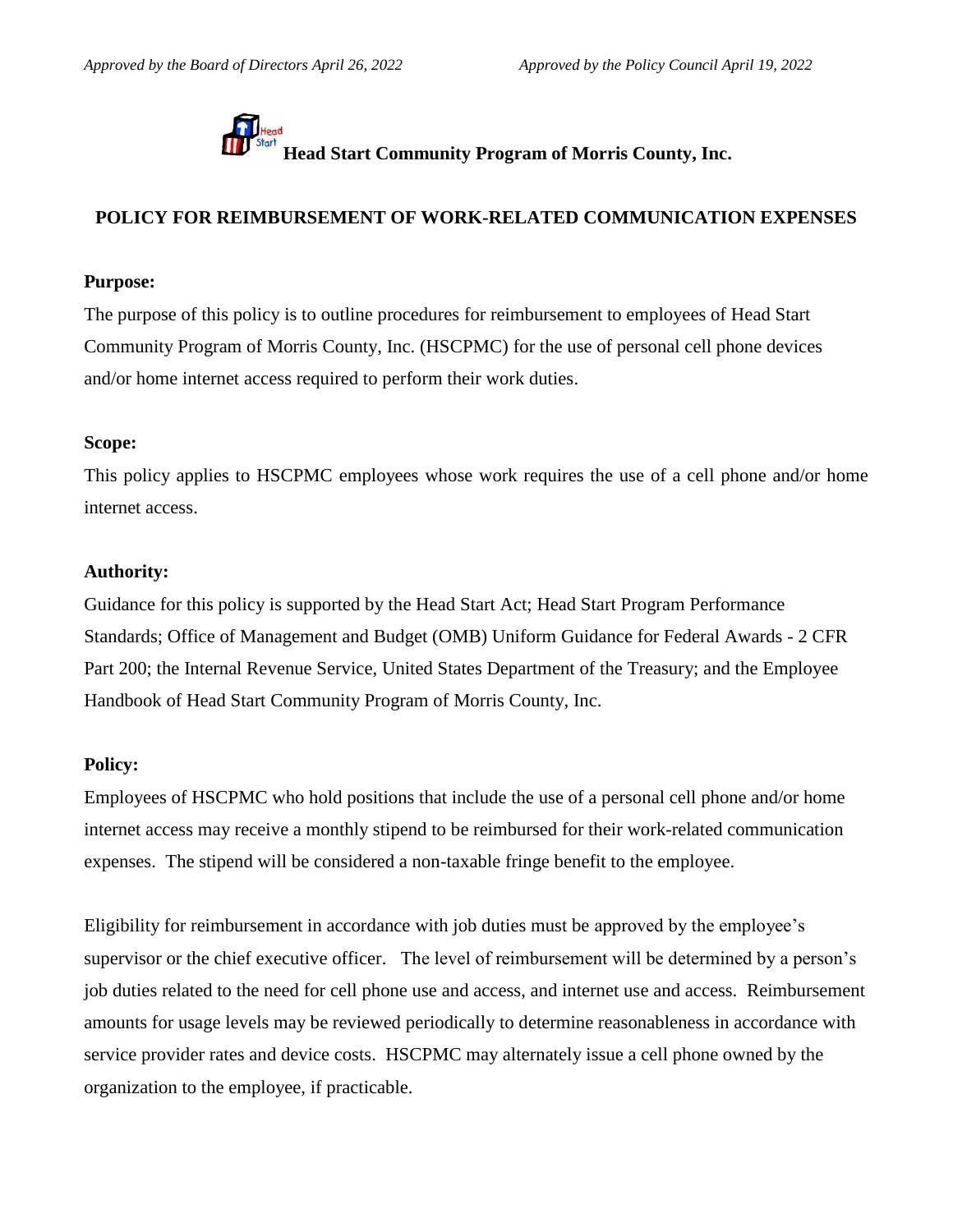Employee Responsibilities:

- Purchase and maintain cellular phone service and equipment and assume responsibility for vendor terms and conditions, as well as damage to personally owned equipment. The employee is responsible for plan choices, service features, and calling areas that meet the requirements of the job and the area of service the stipend is intended to cover. This includes termination clauses, and paying all charges associated with the cellular service and device.
- Attest to necessary work-related use and submit expense reimbursement requests only for months in which personal cell phone use and/or home internet access was necessary to perform your job functions.
- Attach the latest monthly billing statement for cell phone and/or internet service carrier, as applicable, when requesting reimbursement. Expense reimbursement requests are to be submitted within 30 days of employee's receipt of invoice.
- Employees must adhere to all federal, state or local rules and regulations regarding the use of cell phones while driving, and must not use hand-held cell phones while driving or in other dangerous situations.
- Comply with all federal and state data maintenance and protection laws (e.g., FERPA, record retention requirements, etc.), as well as all HSCPMC policies, including those pertaining to data security, acceptable computing use, email and cell phone use. All HSCPMC data and information is proprietary and the employee has an obligation to maintain strict confidentiality.
- Delete all HSCPMC data from the cell phone when employment is severed, except when required to maintain the data in compliance with a litigation hold notice.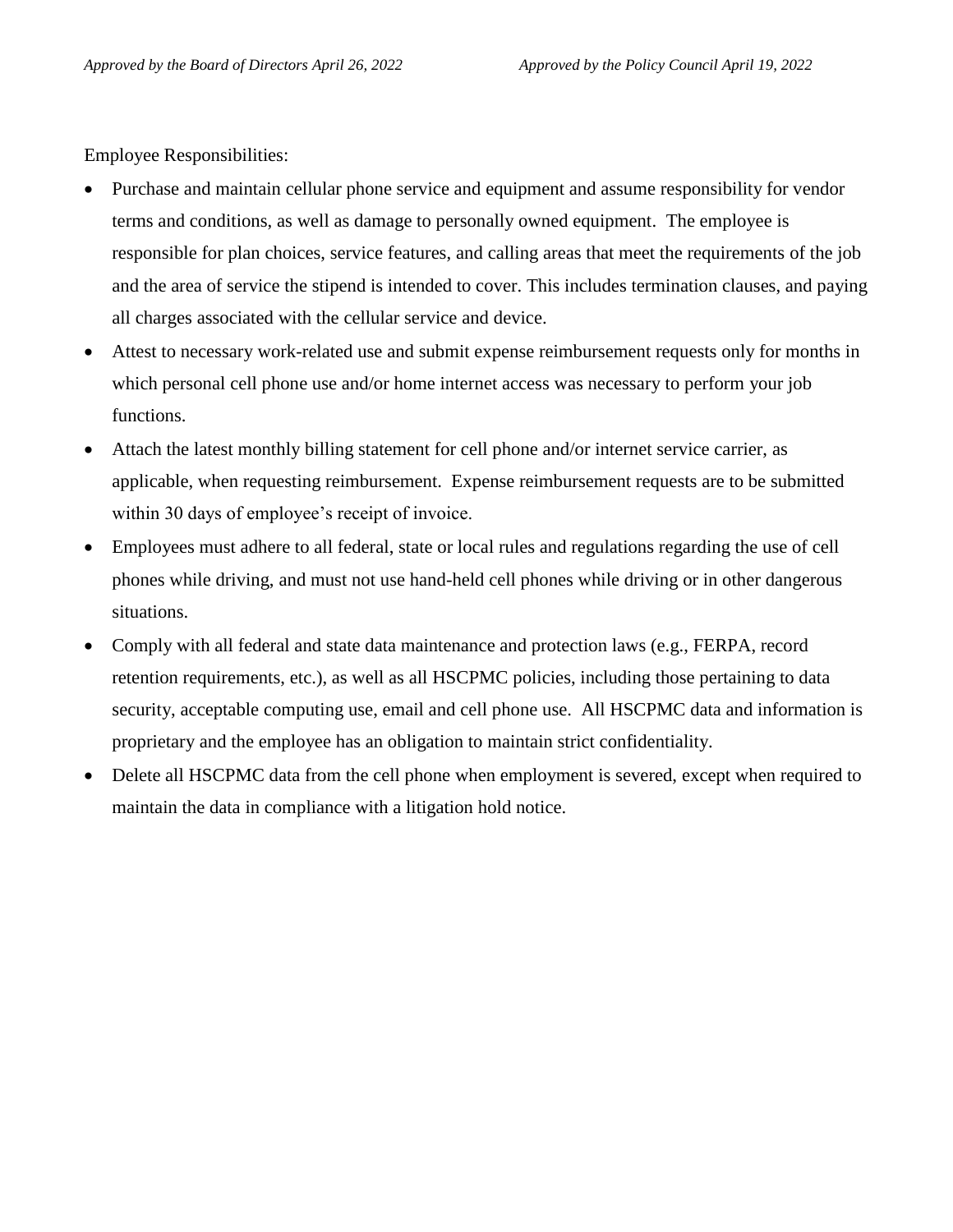

**Head Start Community Program of Morris County, Inc.**<br>Head Start Community Program of Morris County, Inc.

# **POLÍTICA DE REEMBOLSO DE GASTOS DE COMUNICACIÓN LABORAL**

## **Propósito:**

El propósito de esta política es delinear los procedimientos de reembolso a los empleados del Programa Comunitario Head Start del Condado de Morris, Inc. (HSCPMC) por el uso de dispositivos de telefonía celular personales y/o acceso a Internet en el hogar necesarios para realizar sus tareas laborales.

## **Alcance:**

Esta política se aplica a los empleados de HSCPMC cuyo trabajo requiere el uso de un teléfono celular y/o acceso a Internet en el hogar.

## **Autoridad:**

La orientación para esta política está respaldada por la Ley de Head Start; Las Normas de Desempeño del Programa Head Start; Guía Uniforme de la Oficina de Administración y Presupuesto (OMB) para adjudicaciones federales - 2 CFR Parte 200; el Servicio de Impuestos Internos, Departamento del Tesoro de los Estados Unidos; y el Manual del Empleado del Programa Comunitario Head Start del Condado de Morris, Inc.

### **Política:**

Los empleados de HSCPMC que ocupan puestos que incluyen el uso de un teléfono celular personal y/o acceso a Internet en el hogar pueden recibir un estipendio mensual para ser reembolsados por sus gastos de comunicación relacionados con el trabajo. El estipendio se considerará un beneficio complementario no imponible para el empleado.

La elegibilidad para el reembolso de acuerdo con los deberes del trabajo debe ser aprobada por el supervisor del empleado o el director ejecutivo. El nivel de reembolso será determinado por los deberes laborales de una persona relacionados con la necesidad de uso y acceso a teléfonos celulares